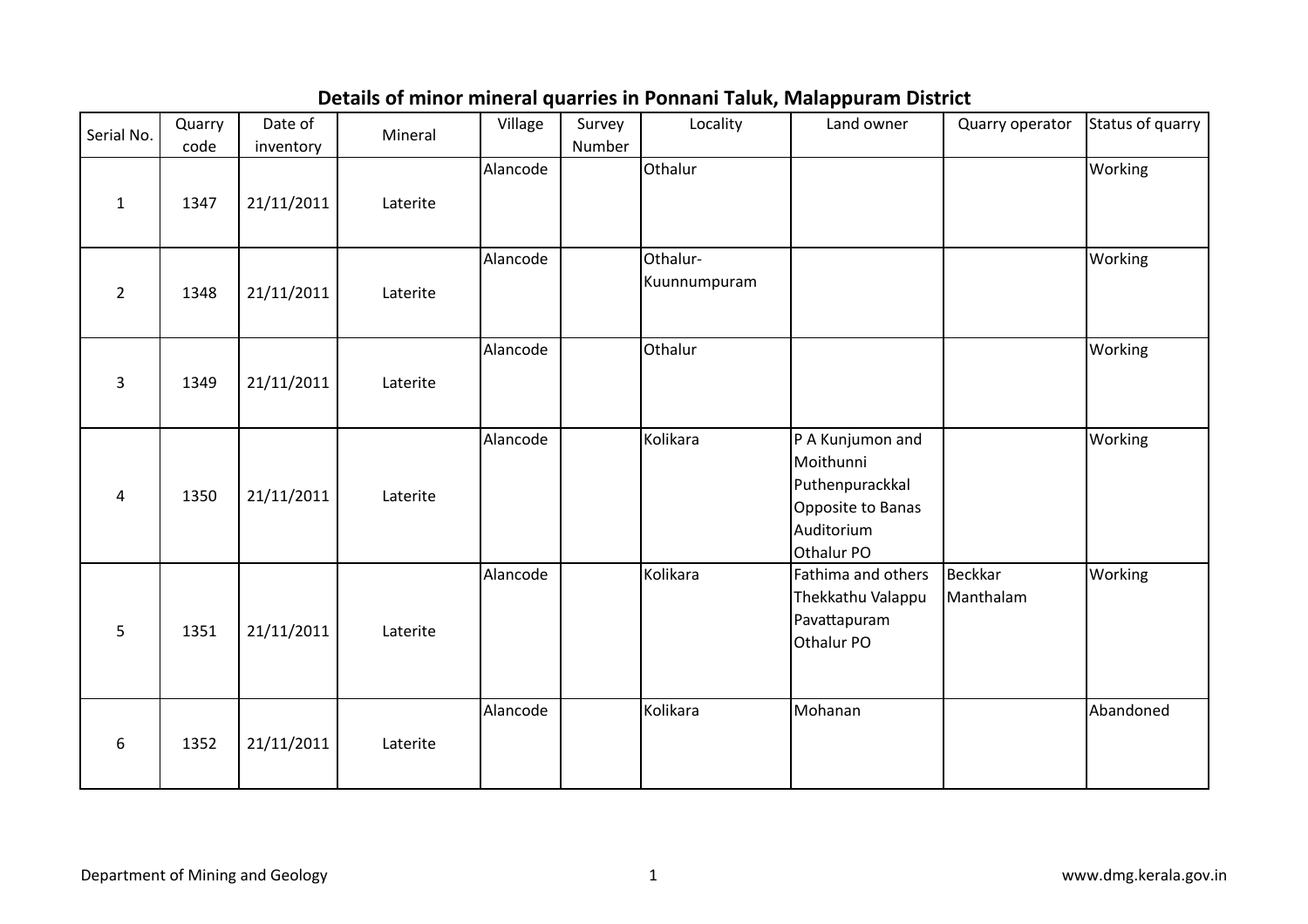| 7  | 1331 | 17/11/2011 | Laterite                   | Kalady   | Kandanakam             | Damodaran<br>Vaidhyan<br>Pariya Purath<br>Kaladi PO                    | Kalai G<br>Gauthoman<br>Puramannur<br>Via.Perinthalmann<br>a | Working                       |
|----|------|------------|----------------------------|----------|------------------------|------------------------------------------------------------------------|--------------------------------------------------------------|-------------------------------|
| 8  | 1332 | 17/11/2011 | Granite(Building<br>Stone) | Thavanur | Trikkannapuram         | Udayakumar<br>Karippaparampil<br>Edappal PO<br>Thooyam                 |                                                              | Abandoned and<br>water filled |
| 9  | 1333 | 17/11/2011 | Granite(Building<br>Stone) | Thavanur | Trikkannapuram         | River side retreat<br>Pvt. Ltd<br>Trikkannapuram PO                    |                                                              | Abandoned and<br>water filled |
| 10 | 1338 | 17/11/2011 | Granite(Building<br>Stone) | Thavanur | Kandanakam-<br>Edappal | Govt.Property                                                          |                                                              | Abandoned and<br>water filled |
| 11 | 1334 | 17/11/2011 | Laterite                   | Thavanur | Maravanchery           | Vappu Haji                                                             | Iqbal<br>Manakkapadiyil<br>House<br>Thrikkannapuram          | Working                       |
| 12 | 1335 | 17/11/2011 | Laterite                   | Thavanur | Maravanchery           | Vappu Haji                                                             | Ashruf                                                       | Working                       |
| 13 | 1336 | 17/11/2011 | Laterite                   | Thavanur | Maravanchery           | Moideen<br>Kariankattukannil<br>House<br>Kadamchery PO<br>Maravanchery | Mohammed Ali<br>Pottamal Vakayil<br>S/O Pokker<br>Perasannur | Working                       |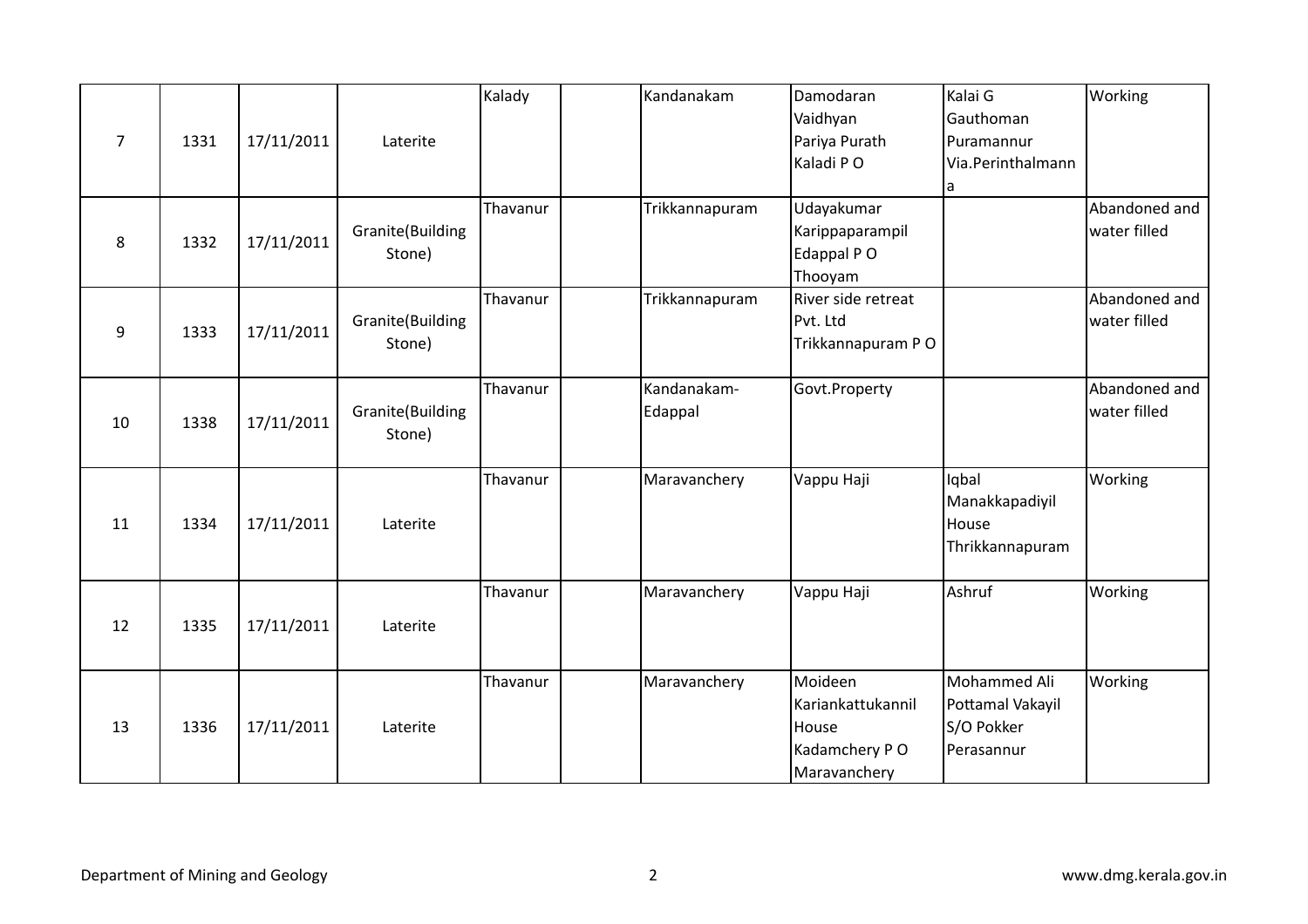| 14 | 1337 | 17/11/2011 | Laterite                   | Thavanur        |       | Pooler Parambu               | Cheriyammu Haji<br>Palathingal Cholayil<br>House<br>Trikkannapuram PO                                   |                                                                   | Temporarily<br>Stopped        |
|----|------|------------|----------------------------|-----------------|-------|------------------------------|---------------------------------------------------------------------------------------------------------|-------------------------------------------------------------------|-------------------------------|
| 15 | 1339 | 17/11/2011 | Granite(Building<br>Stone) | Vattamkul<br>am |       | Chekannur                    | 1. Marayath<br>Kannambath<br>Narayanan Nair<br>Chekannur<br>Muthur PO<br>2.Keranad Polyol<br>Industries |                                                                   | Abandoned and<br>water filled |
| 16 | 1340 | 17/11/2011 | Granite(Building<br>Stone) | Vattamkul<br>am |       | Chekannur                    |                                                                                                         |                                                                   | Abandoned                     |
| 17 | 1342 | 17/11/2011 | Granite(Building<br>Stone) | Vattamkul<br>am | 167   | Nellisseri                   | A V Abdul Khader<br>Shalimar                                                                            |                                                                   | Abandoned and<br>water filled |
| 18 | 1341 | 17/11/2011 | Laterite                   | Vattamkul<br>am |       | Cholakunnu-<br>Puramandekkal |                                                                                                         | <b>Backer</b><br>Chagaramkolam                                    | Abandoned                     |
| 19 | 1343 | 17/11/2011 | Laterite                   | Vattamkul<br>am | 172/1 | Koupra                       | Vijayan Warrier<br>Sarada Varasiyar<br>Cherunallikkatt<br>Thekke Variyath<br>Vattomkulam<br>Muthoor PO  | A K Mohanan<br>S/O Krishnan<br><b>Athavil House</b><br>P O Muthur | Working                       |